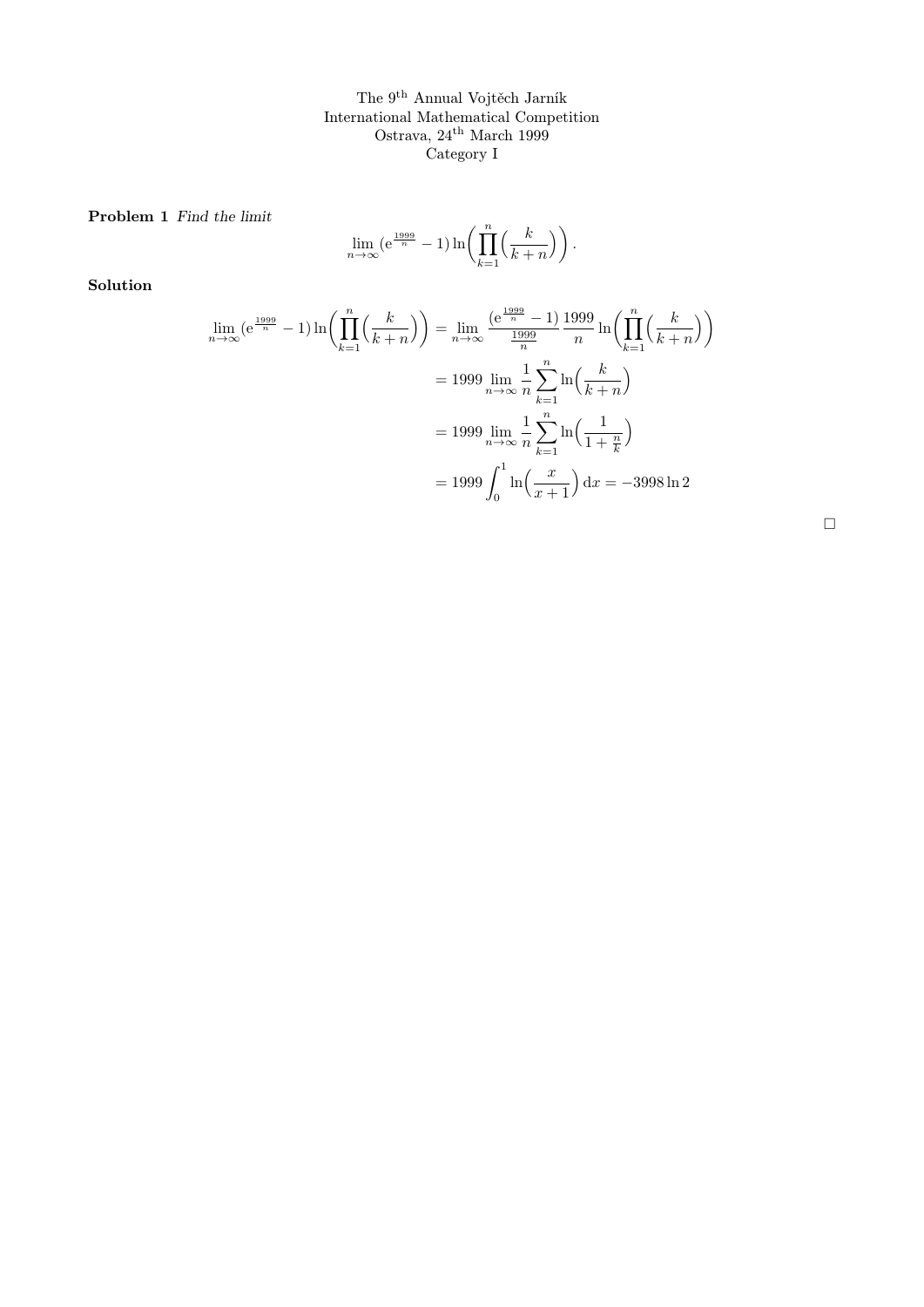The 9th Annual Vojtěch Jarník International Mathematical Competition Ostrava, 24th March 1999 Category I

**Problem 2** Find all natural numbers  $n \geq 1$  such that the following implication holds

 $(a, b \text{ - natural}, 11 \mid a^n + b^n) \Rightarrow (11 \mid a \text{ and } 11 \mid b).$ 

**Solution** Observe that for odd natural number n we have  $11 \mid 10^1 + 1^1$  and

 $10^{2k+1} + 1 = 9 \cdot 11 \cdot 10^{2k-1} + 10^{2k-1} + 1$ 

for any natural number  $k$ . Hence our assertion follows easily by an induction argument. Consequently, the required implication is false odd natural numbers.

We prove it for all even neutral numbers. If  $n = 2m$ , then  $a^n = (a^m)^2$  and  $b^n = (b^m)^2$  are squares of natural numbers. Hence  $a^m = 11e + f$  and  $b^m = 11g + h$  for some natural numbers  $e, g$  and  $f, h \in$  $\{0, 1, 2, 3, 4, 5, 6, 7, 8, 9, 10\}$ . Therefore standard computation gives

$$
a^n = 11A + C
$$
 and  $b^n = 11B + D$ ,

for some natural numbers A, B and C,  $D \in \{0, 1, 3, 4, 5, 9\}$ . By simple calculation one can check that 11 |  $C + D$ if and only if  $C = D = 0$ . This implies that  $11 | a^n$  and  $11 | b^n$ . This yields the assertion.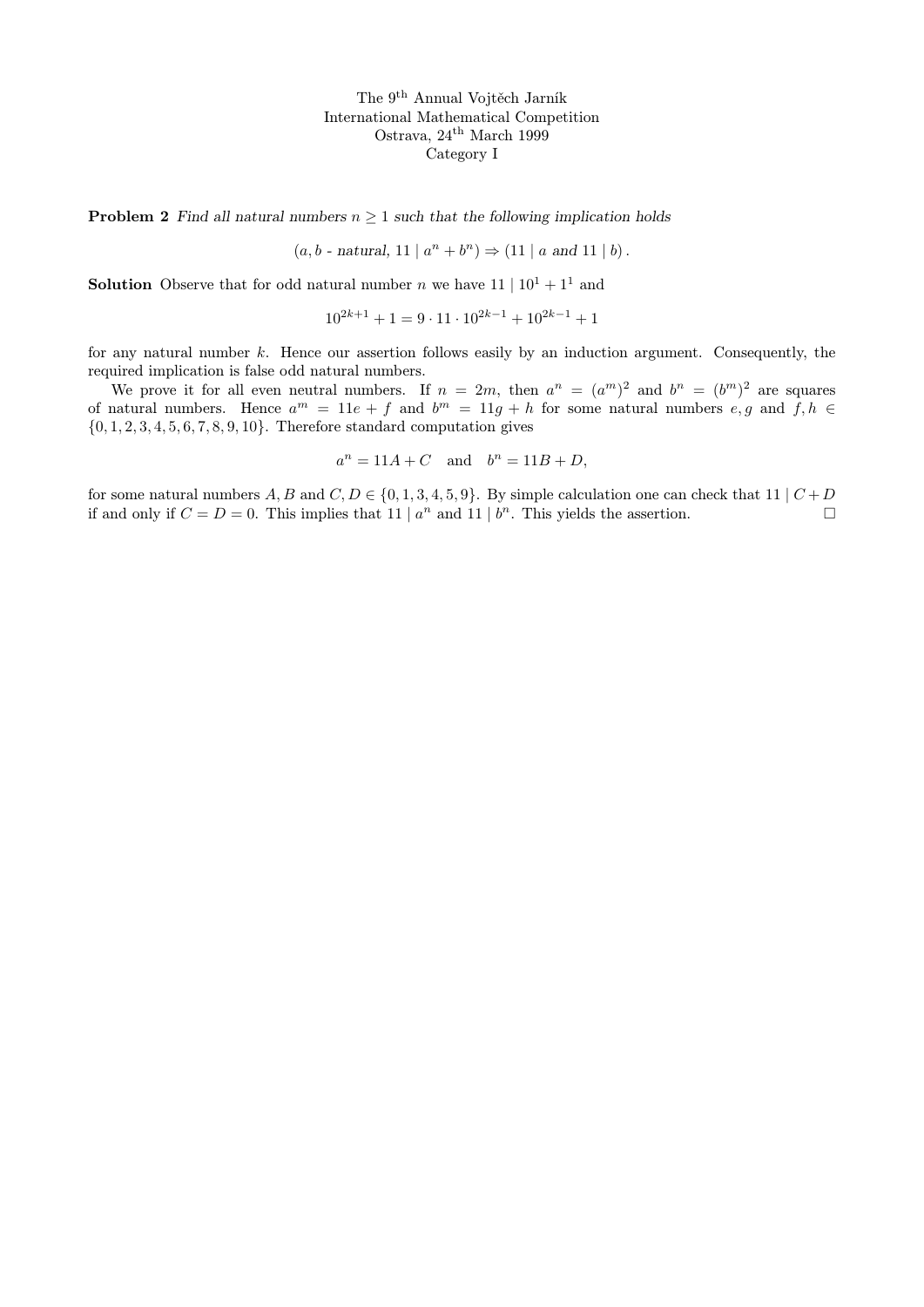The 9th Annual Vojtěch Jarník International Mathematical Competition Ostrava, 24<sup>th</sup> March 1999 Category I

**Problem 3** Suppose that we have countable set A of balls and a unit cube in  $\mathbb{R}^3$ . Let us also assume that for every finite set  $B$ , which is a subset of  $A$ , it is possible to put all the balls from  $B$  into the cube in such a way that they have disjoint interiors. Show that it is possible to arrange all the balls in the cube that all have pairwise disjoint interiors.

Solution

 $\Box$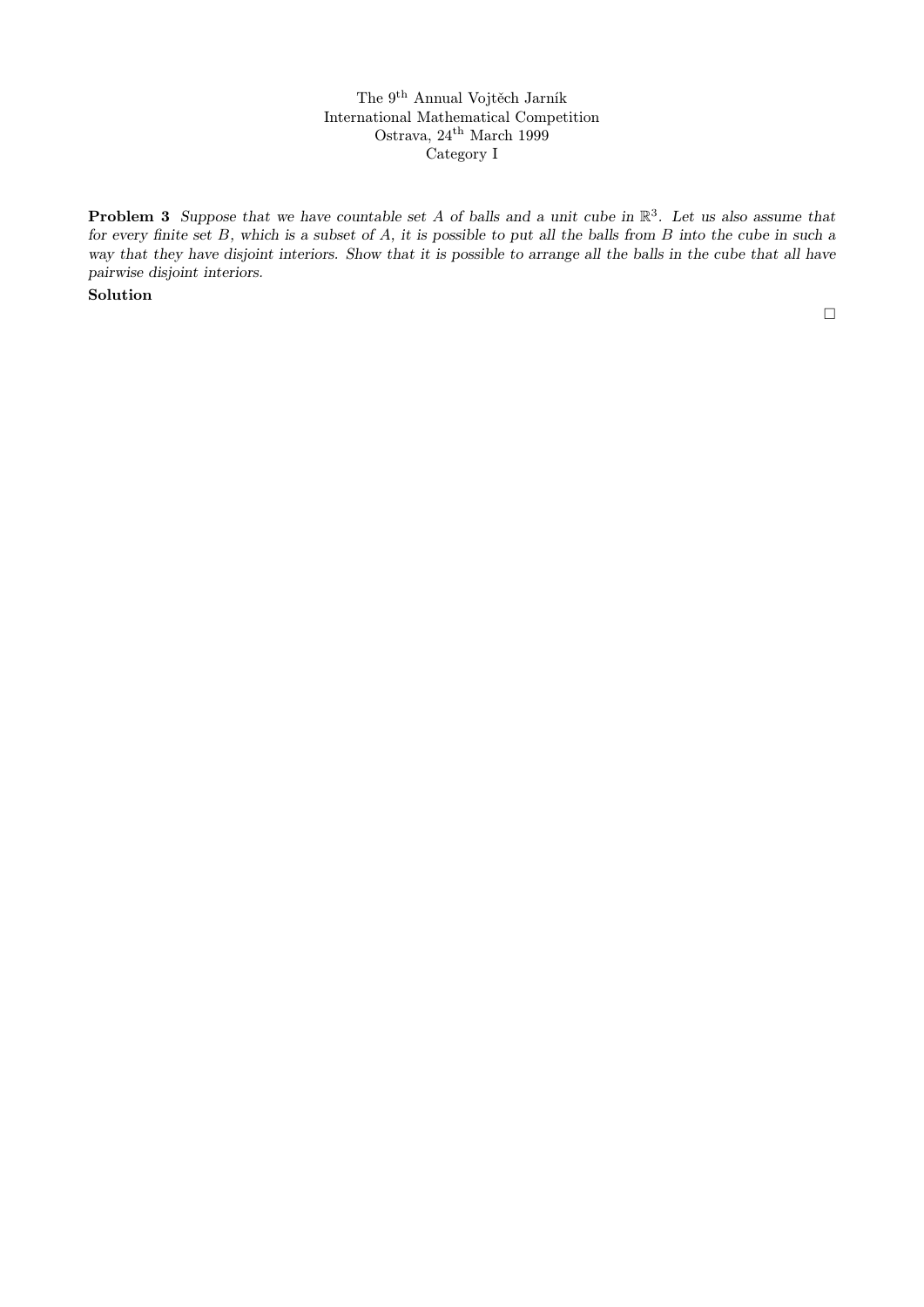The 9th Annual Vojtěch Jarník International Mathematical Competition Ostrava, 24th March 1999 Category I

**Problem 4** Show that for complex numbers  $x, y$  the following implication folows:  $x+y, x^2+y^3, x^3+y^3, x^4+y^4$  are integers, then for all natural n the numbers  $x^n+y^n$  are also integers.

**Solution** Notice that  $(x + y)^2 - (x^2 + y^2) = 2xy \in \mathbb{Z}$ , moreover  $-(x^4 + y^4) + (x^2 + y^2)^2 = 2x^2y^2 \in \mathbb{Z}$ .

So it follows that xy is of the shape  $\frac{n}{2}$  for n an integer. From the second relation mentioned above we infer that  $\frac{n^2}{2}$  is integer. Hence *n* is even and *x*  $\frac{i^2}{2}$  is integer. Hence *n* is even and *xy* is integer.

So we arrive at  $x + y$ ,  $xy \in \mathbb{Z}$ . The rest of the solution is by induction. Namely for the  $n < 5$  the validity is granted. So, assume that for some natural  $k > 4$  the numbers  $x^m + y^m$  are integers for all  $m < k$ . Now we consider  $x^k + y^k$ . If k is even then  $x^k + y^k = (x^{\frac{k}{2}} + y^{\frac{k}{2}})^2 - 2(xy)^{\frac{k}{2}}$  is integer. Otherwise it k is odd then it is divisible by a prime  $p$ , and

$$
x^{k} + y^{k} = (x^{\frac{k}{p}})^{p} + (y^{\frac{k}{p}})^{p} = (x^{\frac{k}{p}} + y^{\frac{k}{p}})(x^{kp(p-1)} - x^{kp(p-2)}y^{\frac{k}{p}} + \dots) = \dots
$$

This ends the proof.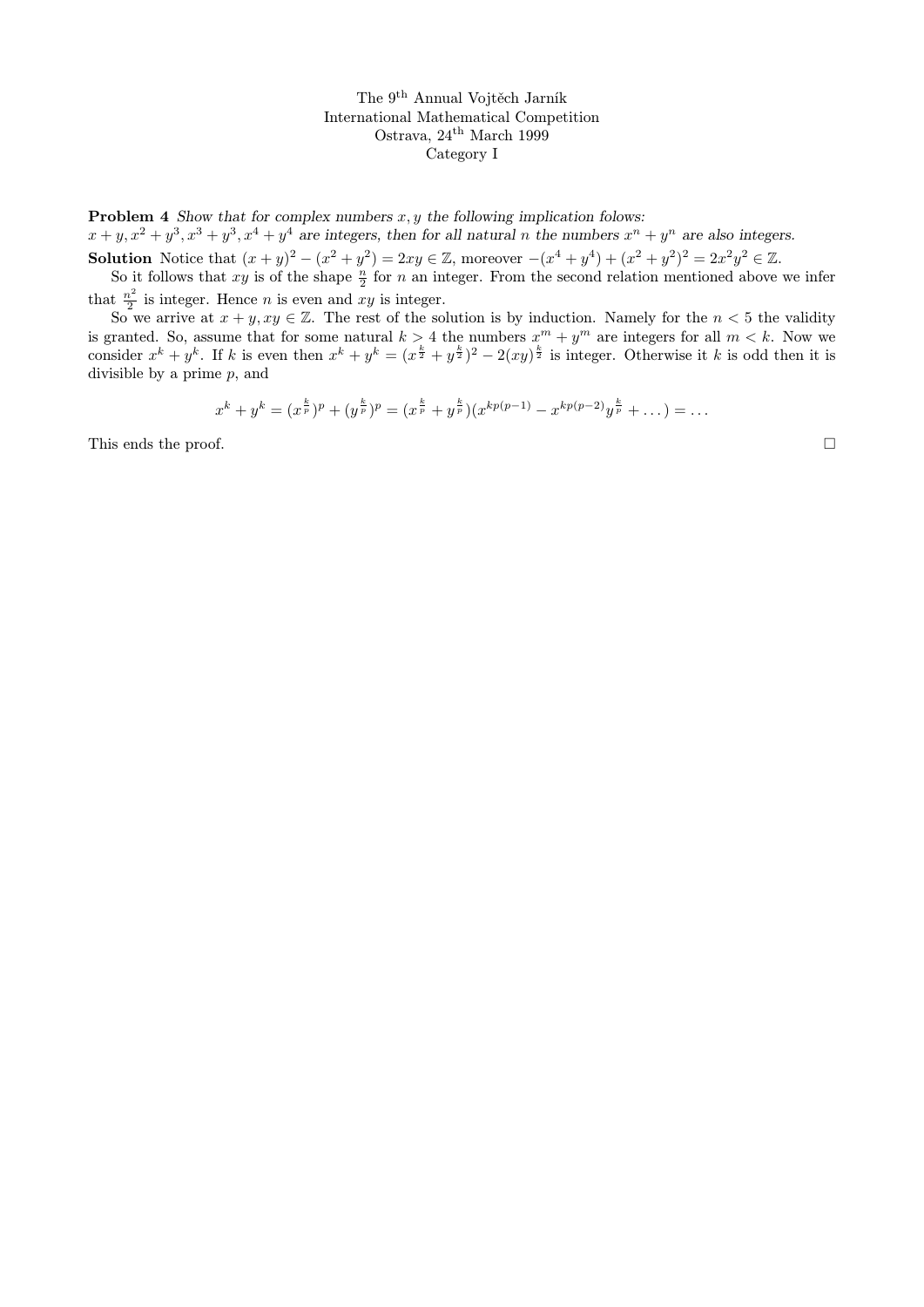The 9th Annual Vojtěch Jarník International Mathematical Competition Ostrava, 24th March 1999 Category II

**Problem 1** Find the minimal k such that every set of k different lines in  $\mathbb{R}^3$  contains either 3 mutually parallel lines or 3 mutually intersecting lines or 3 mutually skew lines.

## Solution

1. Let us show that  $k > 8$ :

Let ABCDA'B'C'D' be a cube and let K, L, M, N be the centres of the edges  $A'B', B'C', C'D', D'A',$ respectively. The lines  $AB, BC, CD, DA, KL, LM, MN$  and NK form an 8-tuple which does not contain any triple either of parallel or intersecting or skew lines.

2. Let us show that  $k \leq 9$ :

Lemma If we have 5 different lines among which no 2 are parallel then choosing any other line causes that we will get 3 intersecting lines or 3 skew lines.

**Proof** Let us consider the graph  $G = (V, E)$  and its colouring  $f: E \to \{1, 2, 3\}$  having the following properties:

 $V = \{\text{the chosen lines}\}, E = \{[p_1, p_2]; p_i \in V\}$  and

 $f(p_1, p_2) = 1$  if  $p_1$  is parallel to  $p_2$  $f(p_1, p_2) = 2$  if  $p_1$  is intersecting to  $p_2$  $f(p_1, p_2) = 3$  if  $p_1$  is skew to  $p_2$ 

If we have the 5-vertex complete graph coloured by two colours (2 and 3) then either it already contains a single-colour triangle (and we have 3 intersecting or 3 skew lines) or our graph is isomorphic to the following one:

In this case, adding of a 6-th vertex causes that a triangle of colour 2 and 3 will appear.

Parallelness is a transitive property, i.e. if  $f(p_1, p_2) = f(p_1, p_3) = 1$  then 3 parallel lines exist. Let us now consider a 9-vertex graph with the above mentioned colouring. Then it is clear that there is at least one edge of colour 1 in each 5-tuple. Since the maximal number of edges of colour 1 is four, the proof is finished.

 $\Box$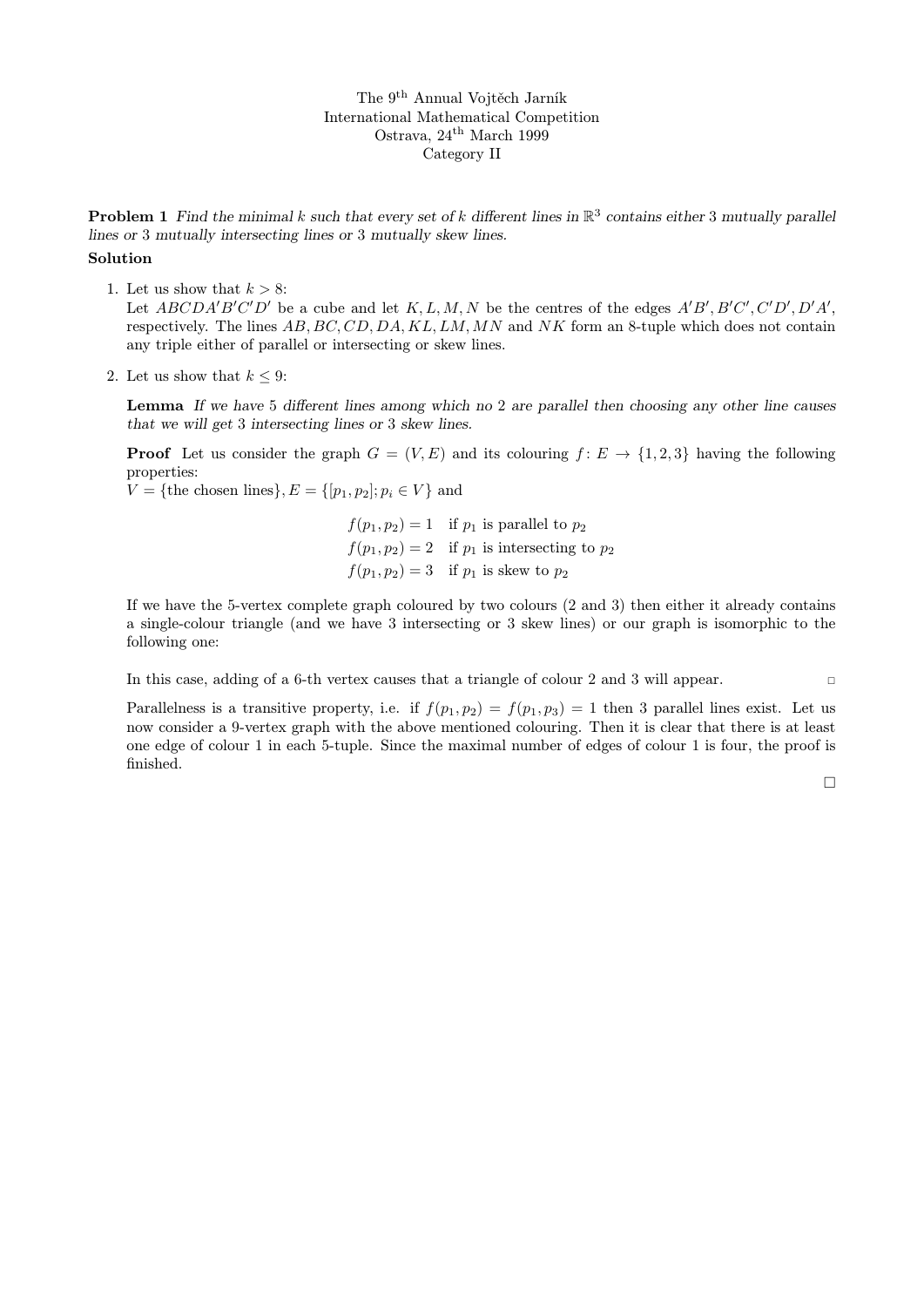The 9th Annual Vojtěch Jarník International Mathematical Competition Ostrava, 24th March 1999 Category II

**Problem 2** Let  $a, b \in \mathbb{R}, a \leq b$ . Assume that  $f : [a, b] \rightarrow [a, b]$  satisfies

$$
|f(x) - f(y)| \le |x - y|
$$

for every  $x, y \in [a, b]$ . Choose an  $x_1 \in [a, b]$  and define

$$
x_{n+1} = \frac{x_n + f(x_n)}{2}, \quad n = 1, 2, 3, \dots
$$

Show that  ${x_n}_{n=1}^{\infty}$  converges to some fixed point of f. Solution Let

 $W = \{w \in [a, b] : x_{n_k} \to w \text{ for some subsequence } \{n_k\} \}.$ 

It is clear that W is nonempty, compact subset of [a, b]. Let  $g: W \to \mathbb{R}^+$  be defined by

$$
g(w) = |w - f(w)|.
$$

First we show that  $e = \inf_{w \in W} g(w) = 0$ . If not, let

$$
W_1 = \{ w \in W : g(w) = e \}.
$$

Since W is compact and g is continuous,  $W_1 \neq \emptyset$ . Set

$$
A = \{w \in W_1 : e = w - f(w)\}
$$

and  $B = W_1 \setminus A$ . Suppose  $A \neq \emptyset$ . Let  $w_A = \min A$ . Put  $w_1 = \frac{w_A + f(w_A)}{2}$ . It is clear that  $w_1 \in W$ . Observe that

$$
g(w_1) \le |f(w_1) - f(w_A)| + |f(w_A) - w_1| \le
$$
  
 
$$
\le |w_1 - w_A| + |f(w_A) - \frac{w_A + f(w_A)}{2}| = w_A - f(w_A) = e.
$$

Consequently,  $w_1 \in W$  and since  $w_1 \prec w_A$ ,  $w_1 \in B$ . But then  $f(w_A) \prec w_1 \prec w_A \prec f(w_1)$ . Since f satisfied the Lipschitz condition, this leads to a contradiction. If  $B \neq \emptyset$ , taking  $x_B = \max B$  and reasoning in the same manner, we get a contradiction.

Consequently  $e = 0$ . Take any  $w \in W_1$ . Then

$$
|x_{n+1} - w| = |x_{n+1} - \frac{w + f(w)}{2}| \le |x_n - w|.
$$

Hence  $x_n \to w$  and w is obviously a fixed point of f.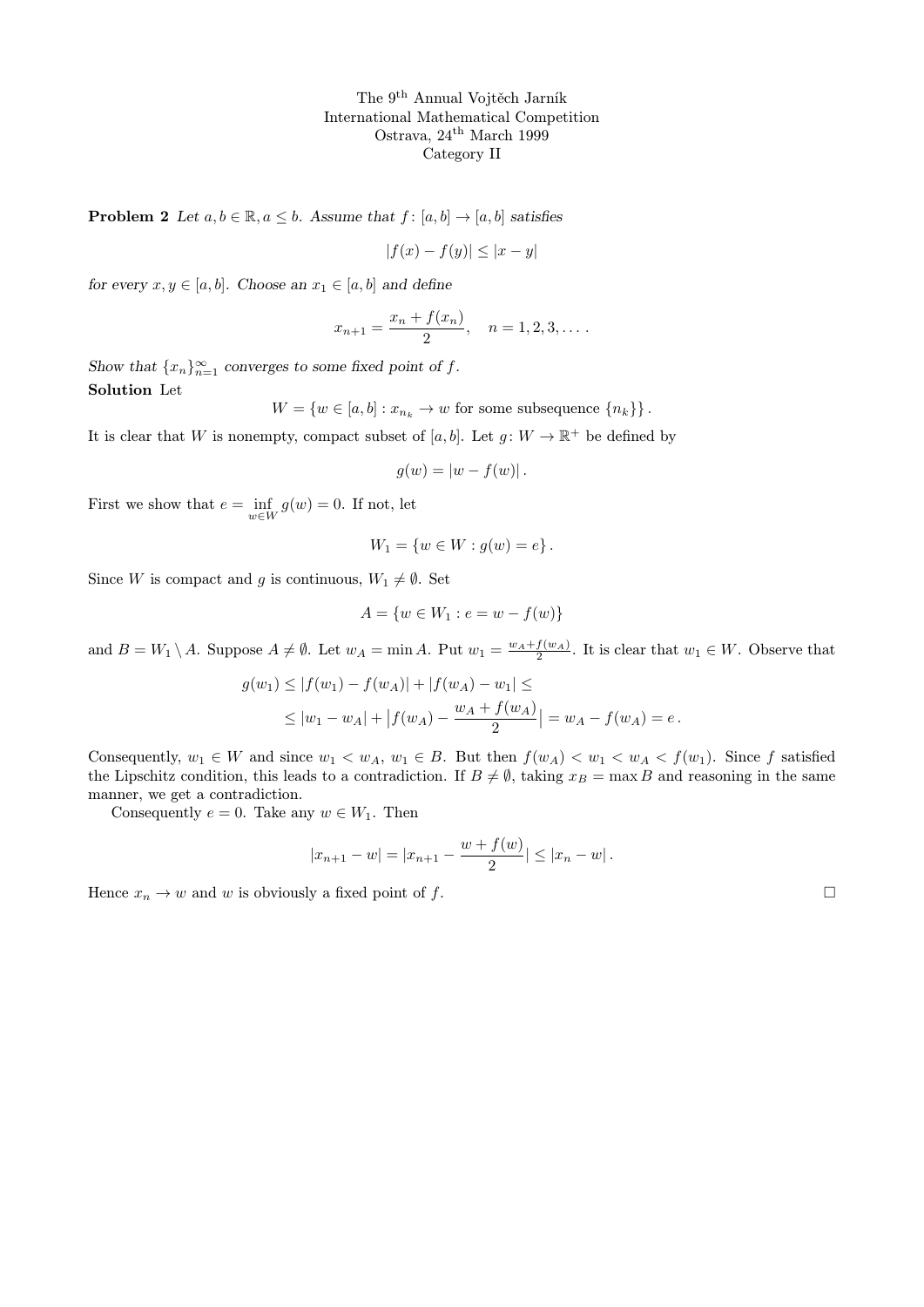The 9th Annual Vojtěch Jarník International Mathematical Competition Ostrava, 24th March 1999 Category II

**Problem 3** Suppose that we have a countable set A of balls and a unit cube in  $\mathbb{R}^3$ . Assume that for every finite subset  $B$  of  $A$  it is possible to put all balls of  $B$  into the cube in such a way that they have disjoint interiors. Show that it is possible to arrange all the balls in the cube so that all of them have pairwise disjoint interiors.

**Solution** We number the balls (as the set A is countable) as  $P_1, P_2, \ldots$ . It is possible for every n to arrange the balls  $P_1, \ldots, P_n$  in the cube in such a way that they have disjoint interiors. Let the  $p_{1,n}, \ldots, p_{n,n}$  be the centres of the balls  $P_1, \ldots, P_n$  in the mentioned arrangement. So we have following sequence:

## $p_{1,1}p_{1,2}p_{2,2}p_{1,3}p_{2,3}p_{3,3}\ldots$

Now as the points  $p_{1,n}$  lie in a compact set there is a subsequence  $p_{1,n_1}, p_{1,n_2}, \ldots$  convergent to some point  $R_1$ . Then we choose the subsequence  $p_{2,n_{j_1}}, p_{2,n_{j_2}}, \ldots$  converging to a point  $R_2$ , and so forth. In this way we get a sequence of points  $R_1, R_2, \ldots$ . If we put the ball  $P_i$  in a position with the centre in  $R_i$  then this arrangement satisfies the requirements concerning the interiors.  $\Box$